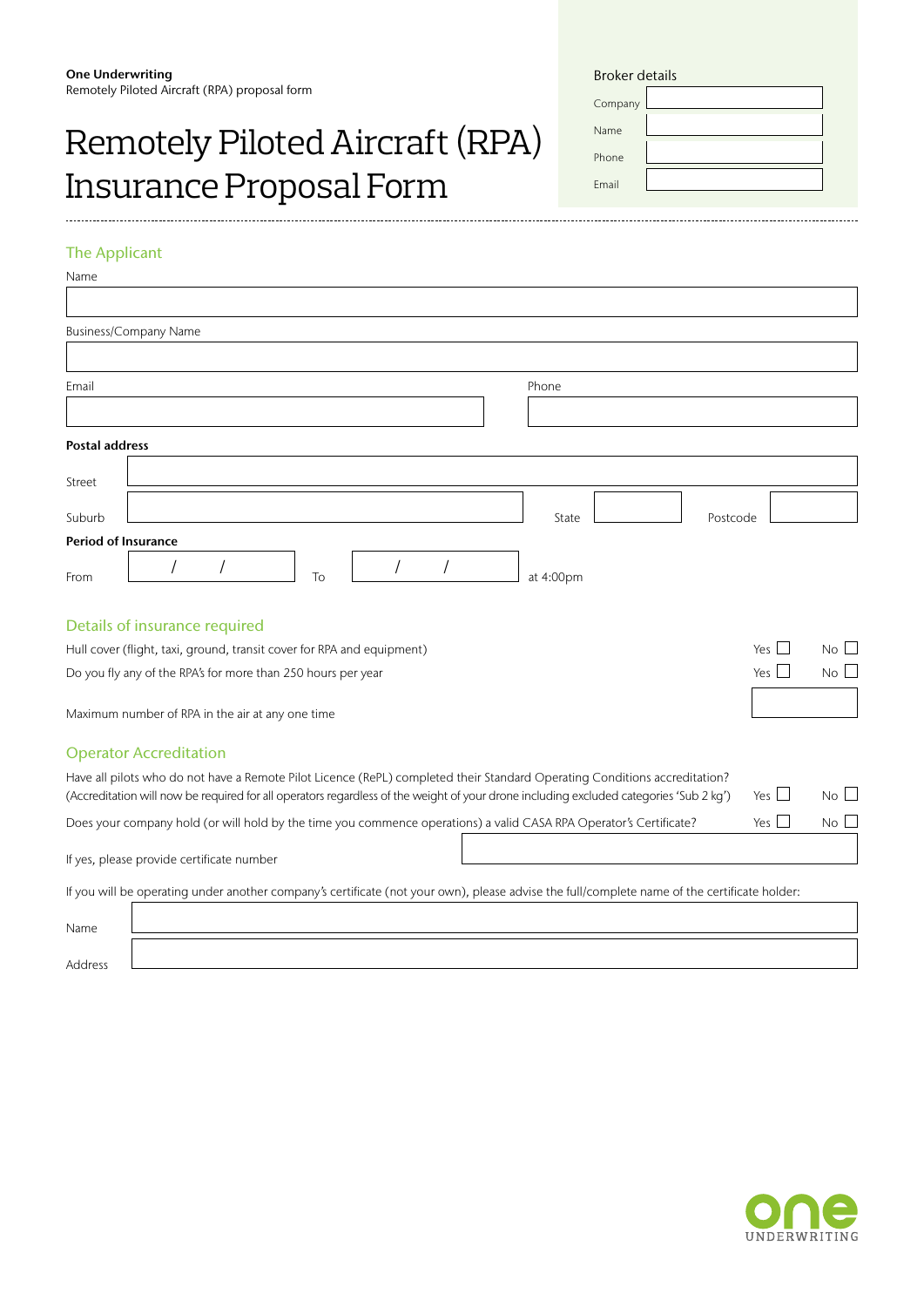# 

# Pilot Information

| Remote Pilot | Total RPA Time (hrs) | License/Qualification |
|--------------|----------------------|-----------------------|
| ι.           |                      |                       |
| 2.           |                      |                       |
| 3.           |                      |                       |
| 4.           |                      |                       |
| 5.           |                      |                       |
| 6.           |                      |                       |
| 7.           |                      |                       |

# Section 1 - Physical Loss of or Damage to RPA

# Schedule of RPA (Inclusive of Payloads)

List all RPA units and detachable payloads with an in-flight risk - Any value

| RPA / Payload Make and Model | Serial No. | MTOW (Maximum<br>Take-Off Weight) | Insured value |
|------------------------------|------------|-----------------------------------|---------------|
| 1.                           |            |                                   | \$            |
| 2.                           |            |                                   | \$            |
| 3.                           |            |                                   | \$            |
| 4.                           |            |                                   | \$            |
| 5.                           |            |                                   | \$            |
| 6.                           |            |                                   | \$            |
| 7.                           |            |                                   | \$            |
| 8.                           |            |                                   | \$            |
| 9.                           |            |                                   | \$            |
|                              |            | <b>Total</b>                      | \$            |

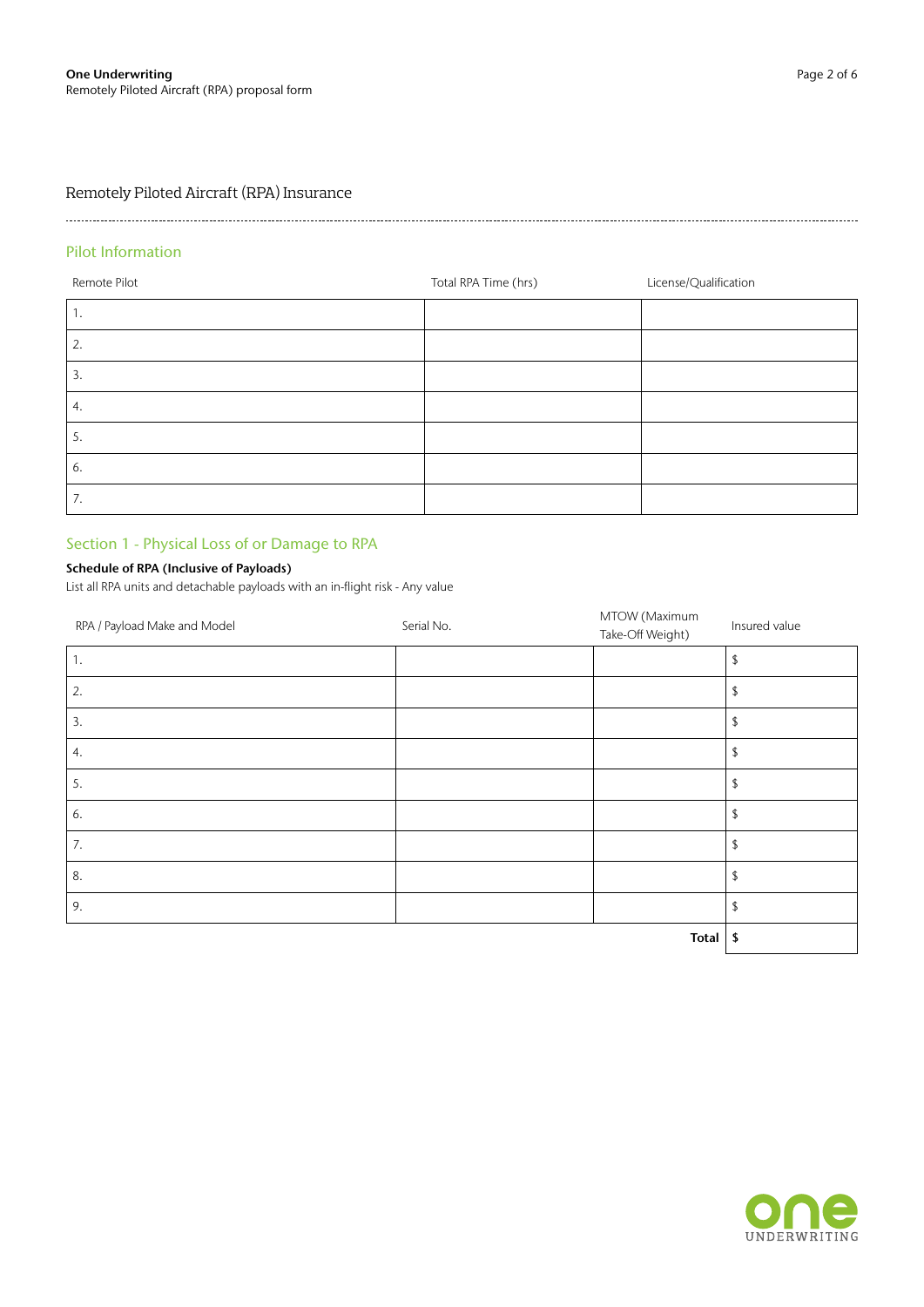# Remotely Piloted Aircraft (RPA) Insurance

# Section 2 - Physical Loss of or Damage To RPA Spares

### Schedule of RPA Spares (Inclusive of Ground Equipment)

List all ground equipment and spares with a ground risk - Only list items above \$2,500 per item

| Make and Model of RPA Spares / Ground Equipment                                                                    | Serial No.          | Insured value |
|--------------------------------------------------------------------------------------------------------------------|---------------------|---------------|
| 1.                                                                                                                 |                     |               |
| 2.                                                                                                                 |                     |               |
| 3.                                                                                                                 |                     |               |
| 4.                                                                                                                 |                     |               |
| 5.                                                                                                                 |                     |               |
| 6.                                                                                                                 |                     |               |
| 7.                                                                                                                 |                     |               |
| 8.                                                                                                                 |                     |               |
|                                                                                                                    | Total $\frac{1}{2}$ |               |
| $\mathbf{r}$ and $\mathbf{r}$ and $\mathbf{r}$ and $\mathbf{r}$ and $\mathbf{r}$ and $\mathbf{r}$ and $\mathbf{r}$ |                     |               |
|                                                                                                                    |                     |               |

#### Miscellaneous Spares

Note the total sum insured for all ground equipment and spares below \$2,500 per item Sum Insured:

### Purpose of Use

# Business and/or commercial uses including continuation flying (excluding Special uses unless declared) STANDARD USES: RPA 1 RPA 2 RPA 3 RPA 4 RPA 5 Aerial Surveying / Photography / Spotting % % % % % Surveillance  $\begin{array}{|c|c|c|c|c|c|}\n\hline\n& & 96 & & 96 & & 96\n\end{array}$ SPECIAL USES: Security / Police work  $\begin{array}{|c|c|c|c|c|c|c|c|c|} \hline & & & & \quad & \mathcal{H} & & \mathcal{H} \\ \hline & & & & \mathcal{H} & & \mathcal{H} & & \mathcal{H} \\ \hline & & & & \mathcal{H} & & \mathcal{H} & & \mathcal{H} \\ \hline & & & & \mathcal{H} & & \mathcal{H} & & \mathcal{H} \\ \hline & & & & \mathcal{H} & & \mathcal{H} & & \mathcal{H} \\ \hline \end{array}$ Power line inspection  $\begin{array}{|c|c|c|c|c|c|c|c|} \hline & & & & \quad \text{96} & & \quad \text{96} & & \quad \text{96} & & \quad \text{96} & & \quad \text{96} & & \quad \text{96} \ \hline \end{array}$ Pilot Training (other than continuation training) % % % % % Agriculture spraying  $\begin{array}{|c|c|c|c|c|c|}\n\hline\n& 96 & & 96 & & 96\n\end{array}$ Sporting events/festivals  $\begin{array}{|c|c|c|c|c|c|c|c|} \hline & & & & \multicolumn{2}{c|}{\mathcal{H}} & & \multicolumn{2}{c|}{\mathcal{H}} \\ \hline & & & & \multicolumn{2}{c|}{\mathcal{H}} & & \multicolumn{2}{c|}{\mathcal{H}} \\ \hline & & & & \multicolumn{2}{c|}{\mathcal{H}} & & \multicolumn{2}{c|}{\mathcal{H}} \\ \hline \end{array}$ Military % % % % % Offshore (over large bodies of water)  $\begin{array}{|c|c|c|c|c|c|c|c|} \hline \end{array}$  %  $\begin{array}{|c|c|c|c|c|c|} \hline \end{array}$  %  $\begin{array}{|c|c|c|c|c|} \hline \end{array}$  %  $\begin{array}{|c|c|c|c|c|} \hline \end{array}$  %  $\begin{array}{|c|c|c|c|c|} \hline \end{array}$ Underground / confined spaces  $\begin{array}{|c|c|c|c|c|c|c|c|} \hline \end{array}$  %  $\begin{array}{|c|c|c|c|c|} \hline \end{array}$  %  $\begin{array}{|c|c|c|c|c|} \hline \end{array}$  %  $\begin{array}{|c|c|c|c|c|} \hline \end{array}$  %  $\begin{array}{|c|c|c|c|c|} \hline \end{array}$  %  $\begin{array}{|c|c|c|c|c|} \hline \end{array}$  %  $\begin{array}{$

Other - describe in full



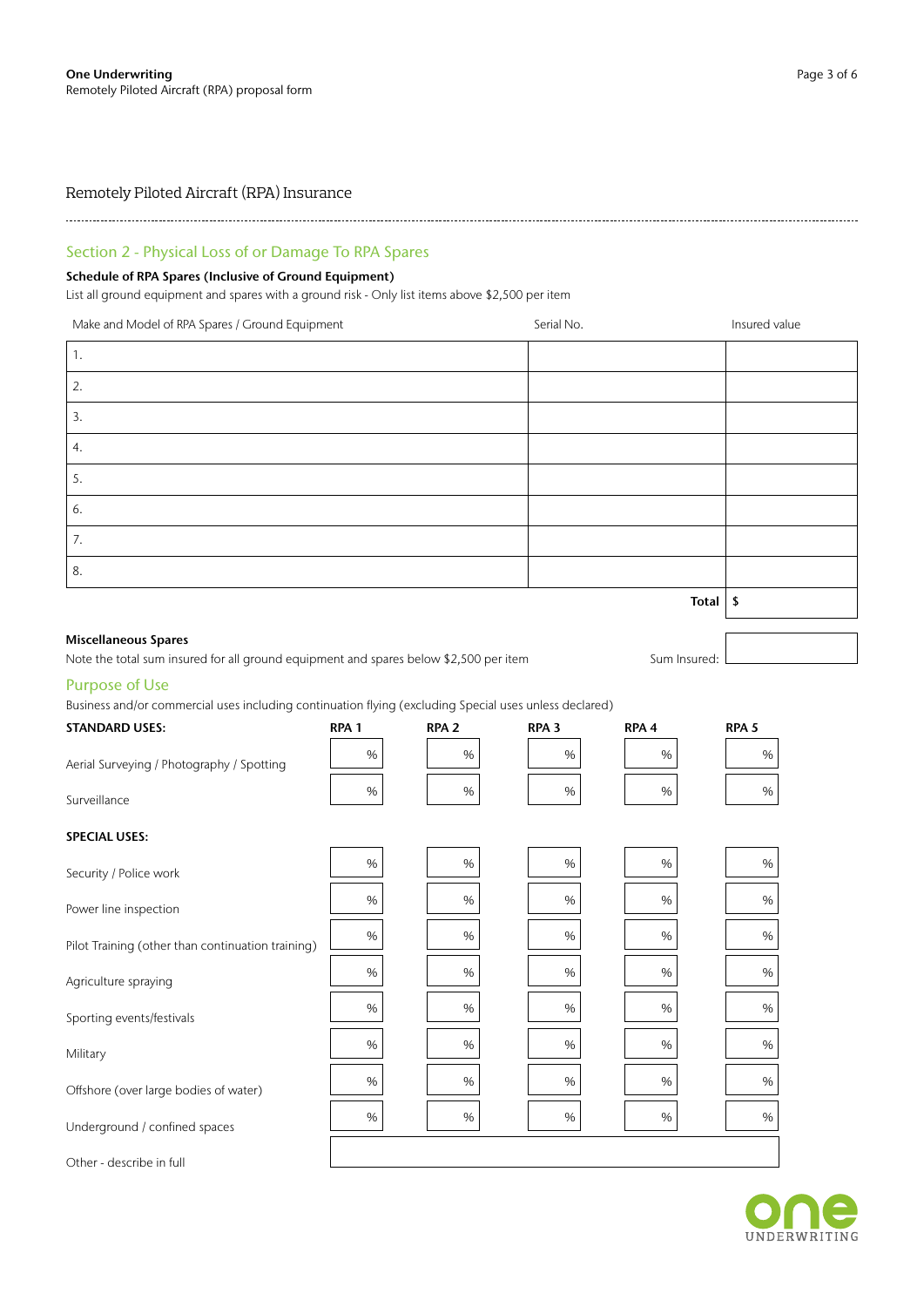# Remotely Piloted Aircraft (RPA) Insurance

| Section 3 - Legal Liability to Third Parties                                                                                                                                                    |                 |                      |                      |
|-------------------------------------------------------------------------------------------------------------------------------------------------------------------------------------------------|-----------------|----------------------|----------------------|
| Coverage                                                                                                                                                                                        |                 |                      |                      |
| RPA, Premises and War and related perils Third Party Liability<br>Combined Single Limit (Bodily Injury and/or Property Damage)                                                                  |                 | $$10.000.000$ $\Box$ | $$20,000,000$ $\Box$ |
| <b>Extensions</b>                                                                                                                                                                               |                 |                      |                      |
| Loss of Digital Assets                                                                                                                                                                          | $$5.000$ $\Box$ | $$10,000$ $\Box$     | Not required $\Box$  |
| Strikes, Malicious Acts and Hi-Jack Coverage (Physical damage)                                                                                                                                  |                 | $Yes$                | No                   |
| Loss experience                                                                                                                                                                                 |                 |                      |                      |
| Give details of all accidents involving RPA's or liabilities associated with RPA's and/or which any remote pilot has been involved in, in the last 5 years.<br>If Nil, please advise Nil below: |                 |                      |                      |

| Date of Loss | Description | Replaced/Repaired | Costs Incurred |
|--------------|-------------|-------------------|----------------|
|              |             |                   |                |
|              |             |                   |                |
|              |             |                   |                |
|              |             |                   |                |
|              |             |                   |                |

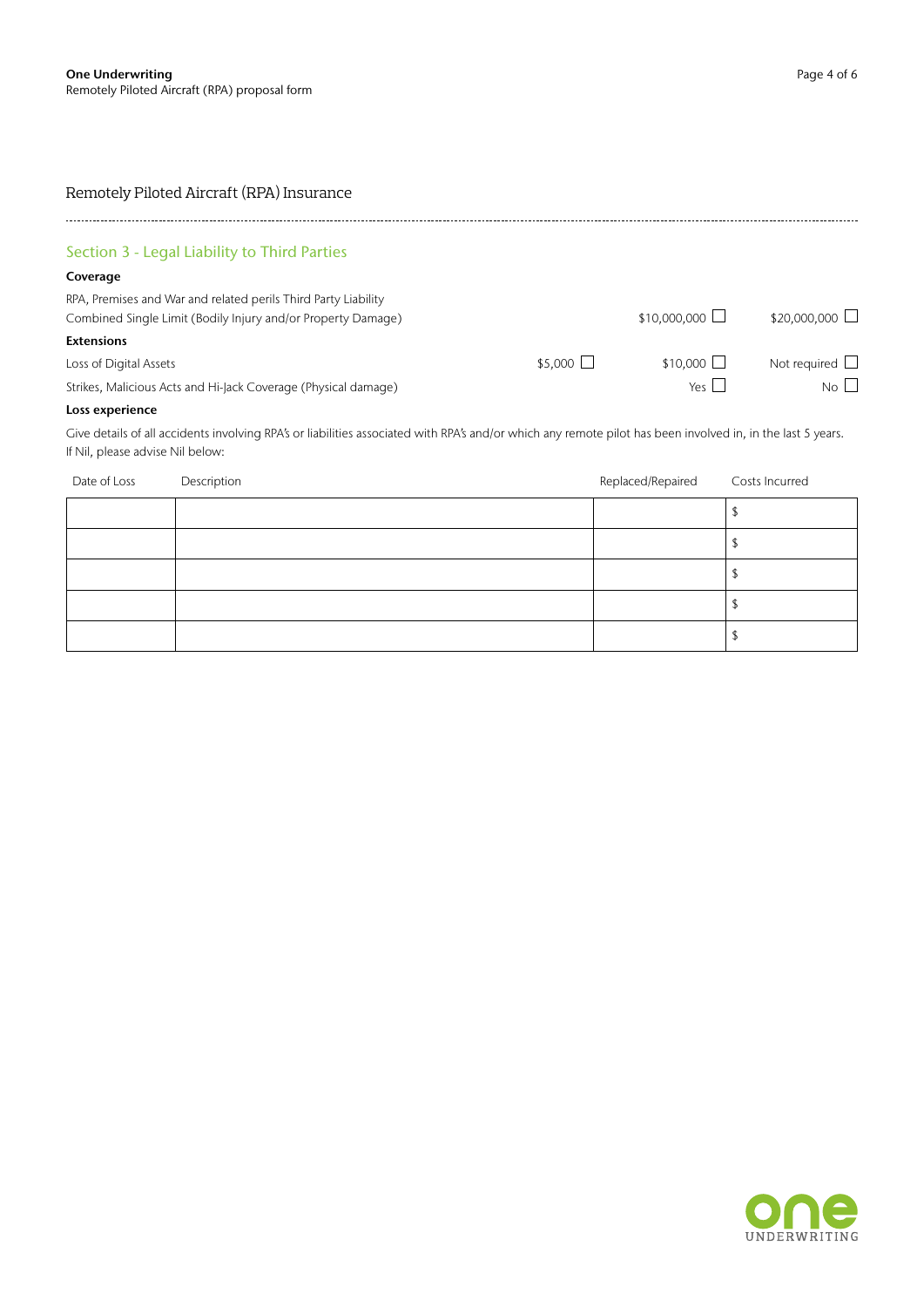Remotely Piloted Aircraft (RPA) Insurance

## **Important notices**

- 1. This Insurance is underwritten by Certain Underwriters at Lloyd's. The names and percentages of the applicable syndicates are available upon request to One Underwriting Pty Ltd. You can contact Lloyd's in Australia at; Lloyd's Underwriters' General Representative in Australia, Level 9, 1 O'Connell Street, Sydney NSW 2000, Telephone (02) 8298 0700.
- 2. One Underwriting acts as an agent of Certain Underwriters at Lloyd's in arranging and entering into this motor insurance, not the Insured.
- 3. This quotation is valid only for a period of thirty (30) days and may be withdrawn or varied at any time by us.
- 4. By submitting the request for quotation you confirm that you have read and agree to the terms of the Privacy Notice sent to you by us.
- 5. In submitting the information you are acting as agent of the proposed insured(s) and are doing so on their behalf.

#### Our Product Disclosure Statement

The law requires that you receive a "Product Disclosure Statement" (PDS) prepared by Certain Underwriters at Lloyd's. The PDS aims to give you enough information to decide whether to buy this product. Lloyd's PDS is made up of a number of documents. The Proposal and the PDS and Policy Wording Booklet contains the standard terms and conditions of cover. If cover is issued, the Schedule other documents we tell you are included, update and becomes part of the PDS. These documents are available to you (if you or your agent does not already have them, by calling us, visiting our office or website: oneunderwriting.com.au)

# **Your Duty of Disclosure:**

Before you enter into a contract of insurance, you have a duty under the Insurance Contracts Act 1984 (Clth)to disclose anything that you know, or could reasonably be expected to know, that may affect our decision to insure you and on what terms. This includes your driving record and insurance history for the previous five (5) years and any criminal convictions whether current or spent for the previous ten (10) years prior to the inception of, or renewal of the insurance Policy.

You have that duty after proposal, and up until the time we agree to insure you. You have the same duty before you renew, extend, vary or reinstateate contract of insurance.

You do not need to tell us anything that:

- reduces the risk that is insured;
- is common knowledge;
- Your insurer knows or should know as an insurer; or
- the insurer waives compliance with your duty of disclosure.

If you are uncertain about whether or not a particular matter should be disclosed to the insurer, please contact Us or your appointed insurance broker.